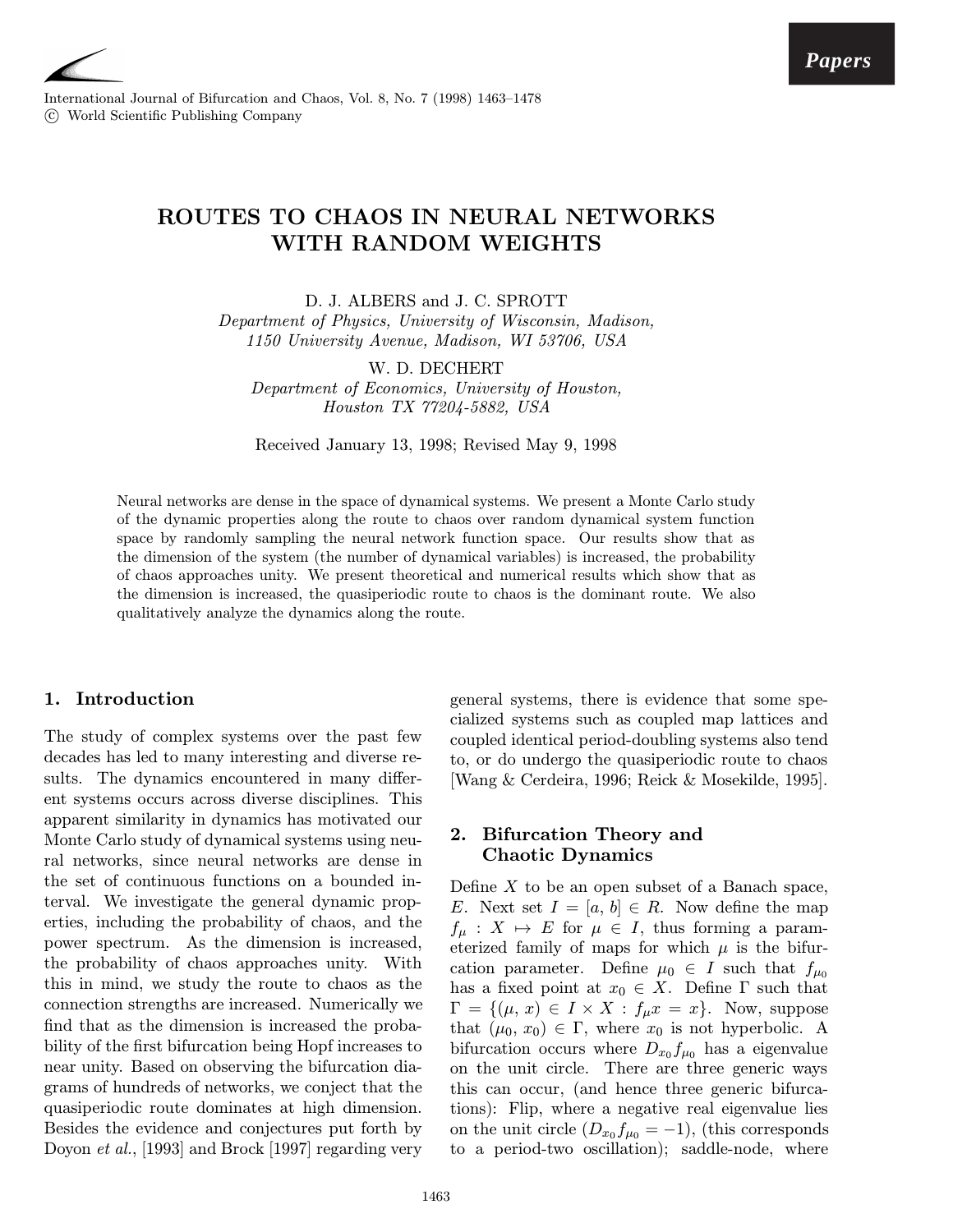a positive real eigenvalue lies on the unit circle  $(D_{x_0} f_{\mu_0} = 1)$ , (this corresponds to the appearance of two branches of stable equilibria); and  $Hopf<sup>1</sup>$ where a complex conjugate pair of eigenvalues lie on the unit circle  $(D_{x_0} f_{\mu_0} = |a \pm bi| = 1, b \neq 0),$ (this corresponds to the appearance of a limit cycle or torus). The three types of bifurcations described above are generic when  $\Gamma$  is a nonsingular smooth curve. We have yet to impose any symmetry groups, but it should be noted that the presence of symmetry groups changes which bifurcations are generic [Ruelle, 1989].

A "route to chaos" is the path of bifurcations that a system undergoes from a steady state to a chaotic state as a control parameter is varied. Since we are only concerned with the generic bifurcations, all our routes to chaos must follow combinations of them. The main theme of this study is determining the most likely first bifurcation along this route for a random system. We also concern ourselves with the general dynamics along the route, in the chaotic regime, and then the transition out of chaos at very large values of the control parameter. For our purposes, we will define a system to be chaotic if its largest Lyapunov exponent is positive.

#### 3. General Neural Networks

Single layer feed-forward neural networks of the form

$$
f(y) = \sum_{i=1}^{n} \beta_i \phi \left( s\omega_{i0} + s \sum_{j=1}^{d} \omega_{ij} y_j \right) \qquad (1)
$$

where  $f: \mathbb{R}^d \to \mathbb{R}$ , with arbitrary squashing functions  $\phi$ , can uniformly approximate any continuous function on any compact set, and any measurable function arbitrarily well, given a sufficient number of hidden units [Hornik et al., 1989]. In Eq.  $(1)$ , *n* represents the number of hidden units or neurons, d is the embedding dimension of the system which for our purposes is the number of time lags, and s is a scaling factor on the weights. The function  $\phi$  represents a neuron or activation function. If  $\phi \in S_p^m(R, \mu)$ , (i.e. is made up of functions in  $C^m(U)$  having derivatives up to order m and  $L_p(U, \mu)$ -integrable), and does not vanish everywhere, then Eq. (1) can approximate any

function belonging to  $C^{\infty}(R^r)$  and its derivatives up to order  $m$  arbitrarily well on compact sets [Hornik] et al., 1990]. In general the parameters are set in the following way:

$$
\beta_i, w_{ij}, y_j, s \in R \tag{2}
$$

where the  $\beta_i$ 's and  $w_{ij}$ 's are elements of weight matrices (which we hold fixed for each case),  $(y_0, y_1, \ldots, y_d)$  represent initial conditions, and  $(y_t, y_{t+1}, \ldots, y_{t+d})$  represent the current state of the system at time  $t$ . For our purposes we shall assume that the functions are sufficiently smooth such that the system dynamics are representable by an element of  $C^2(M, M)$ , the set of twice continuously differentiable functions from a compact manifold,  $M$ , of dimension  $m$  into itself. These dynamical systems are of the form

$$
x_{t+1} = F(x_t) \tag{3}
$$

where  $F: M \to M$  and  $x_t \in M$ . For our purposes, we use a single neural network to generate a "timeseries" of scalar data. A neural network forms a dynamical system on  $R^d$  by:

$$
y_t = f(y_{t-d}, y_{t-d+1}, \dots, y_{t-1}) \tag{4}
$$

where  $y_t \in R$ . Systems of the form Eq. (4) are equivalent to systems of form of Eq. (3) since Eq. (3) can be stated via a mapping of  $R^d$  to itself:

$$
(y_1, y_2,..., y_d) \rightarrow (y_2, y_3,..., f(y_1, y_2,..., y_d)).
$$
 (5)

Thus they form a subset of the d-dimensional dynamical systems. Takens [1980] has shown that systems of the form of Eq. (3) are diffeomorphisms that embed (generically) in  $R^d$  for some  $d \leq 2m+1$ . Thus, there is an open and dense set of dynamical systems, each element of which is topologically conjugate to a system of the form of Eq. (4). These latter systems can be uniformly approximated (on compacta) by neural networks.

The significance of uniform approximation to our work is considerable. In this study we are considering a function space and then attempting to gain insight into the physical world based on the dynamics of that function space. There are two main considerations; whether functions from

<sup>&</sup>lt;sup>1</sup>Hopf proved the bifurcation theorem for vector fields; the "Hopf bifurcation for maps" was proved independently by Naimark [1959] and Sacker [1965]. To avoid confusion we will refer to the Naimark–Sacker bifurcation as Hopf.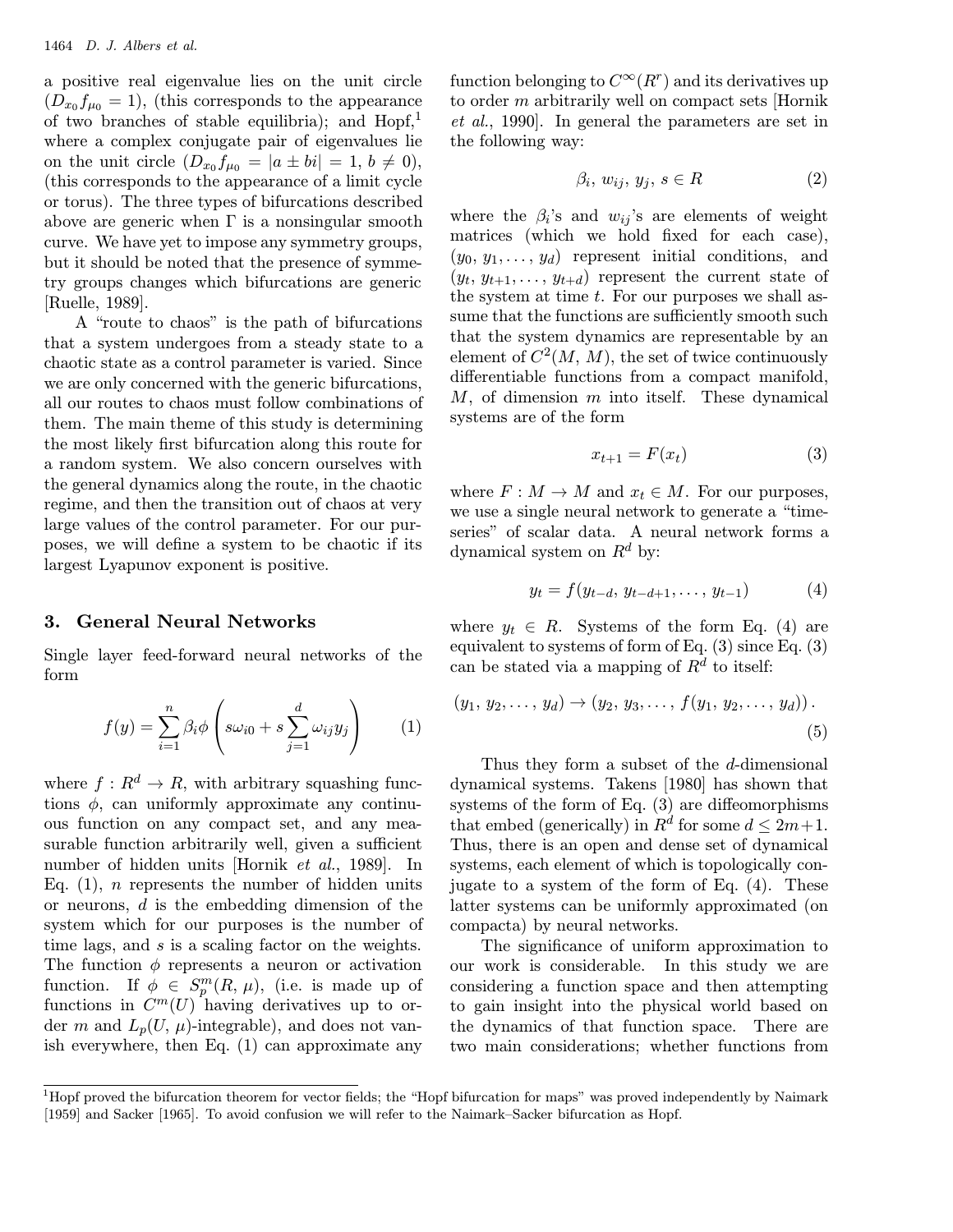our class mimic any dynamical system, and whether our method of sampling is representive of that class of dynamical systems. The answer to the former is the uniform approximation put forth by Hornik et al. [1989]. A discussion of the latter follows.

#### 3.1. Our networks

For the purpose of our study we consider networks of the form:

$$
y_t = \sum_{i=1}^n \beta_i \tanh\left(s\omega_{i0} + s\sum_{j=1}^d \omega_{ij} y_{t-j}\right) \quad (6)
$$

which is identical to Eq. (1) with the hyperbolic tangent taken as the squashing function, which, belonging to  $S_p^m(R, \mu)$ , is general. As previously stated, the  $\beta$  and w matrices are held fixed; s is held fixed for the probability of chaos study and also used as the bifurcation parameter. We pick the  $\beta$ 's *iid* uniform over [0, 1], and then re-scale them to satisfy the following condition:

$$
\sum_{i=1}^{n} \beta_i^2 = n \tag{7}
$$

The  $w_{ij}$ 's are picked *iid* normal with zero mean and unit variance. The s parameter is a real number, and it can be interpreted as the standard deviation of the w matrix of weights. The initial  $y_i$ 's are chosen *iid* uniform on the interval  $[-1, 1]$ . All the weights and initial conditions are selected randomly using a pseudorandom number generator [l'Ecuyer, ´ 1988; Press *et al.*, 1992. Iterating Eq.  $(6)$  gives a time-series whose dynamics we investigate.

The specific conditions used to pick the weights has an important effect on the dynamics. First,  $tanh(x)$ , for  $|x| \gg 1$  will tend to behave much like a binary function. Since binary functions have a finite number of states and must repeat, such systems cannot be chaotic. Therefore, if  $\beta$  or s become very large, the system will have a greatly reduced ability to be chaotic. There is a simple reason for the imposed condition on the  $\beta$ 's as opposed to something like:

$$
\sum_{i=1}^{n} |\beta_i| = k \tag{8}
$$

where k is a fixed constant. If the  $\beta_i$  are restricted to a sphere of radius k, as n is increased,  $\langle \beta_i^2 \rangle$  goes to zero [Albers *et al.*, 1996]. Also, since the  $tanh(x)$ function is nearly linear when  $|x| \ll 1$ , choosing s to be small will force the dynamics to be mostly linear, again inhibiting chaos. As  $d$  is increased, the effect of any given  $w_{ij}$  decreases, making high-d networks with and without a bias term,  $w_{i0}$ , very similar.

## 3.2. How we sample the space

The generality of the results presented hinges on how we sample the space of neural networks and how that is related to the space of dynamical systems. First we must deal with how we are sampling the neural network function space in accordance with uniform approximation. Since we are dealing with a finite sample, the set we are studying is a set of measure zero of functions. What is more important is the method used to sample the space. Within the class of neural networks with the  $\beta$ 's scaled as in our study with the  $w_{ij}$ 's such that  $w_{ij} \in (-12, 12)$ , (because of the approximation used to generate normally distributed weights), we produce a countable dense subset of the neural networks. A harder question is whether our sampling method gives a dense subset of a larger class of functions, (specifically dynamical systems). To answer this we would need to establish a specific norm on this larger class of functions. This is difficult. After establishing this norm, we would need to show that our neural networks are dense in that norm, and then that our sampling method is dense in our class of neural networks. The latter is not a problem; the previous two are. For this reason, the results at this point are suggestive of what dynamical system space is like. We demonstrate phenomena that are possible, and show just how complex things can get with a limited number of dimensions. None of our results can be generalized to the entire space of dynamical systems since we do not know what part of the dynamical system function space we are sampling. In this paper we use words like "typical" or "on average" with respect to the space of neural networks we are considering.

#### 3.3. Networks without bias terms

Doyon *et al.* [1993] considered networks with dimensions starting near the upper range of our study  $(d = 1024)$ . All the networks they considered were similar to the ones we studied but with  $w_{i0} = 0$ . Although their networks and our networks are different, they are in many ways dynamically equivalent. Excluding the bias term decreases the generality of the uniform approximation, but not the dynamics. Consider the following example; in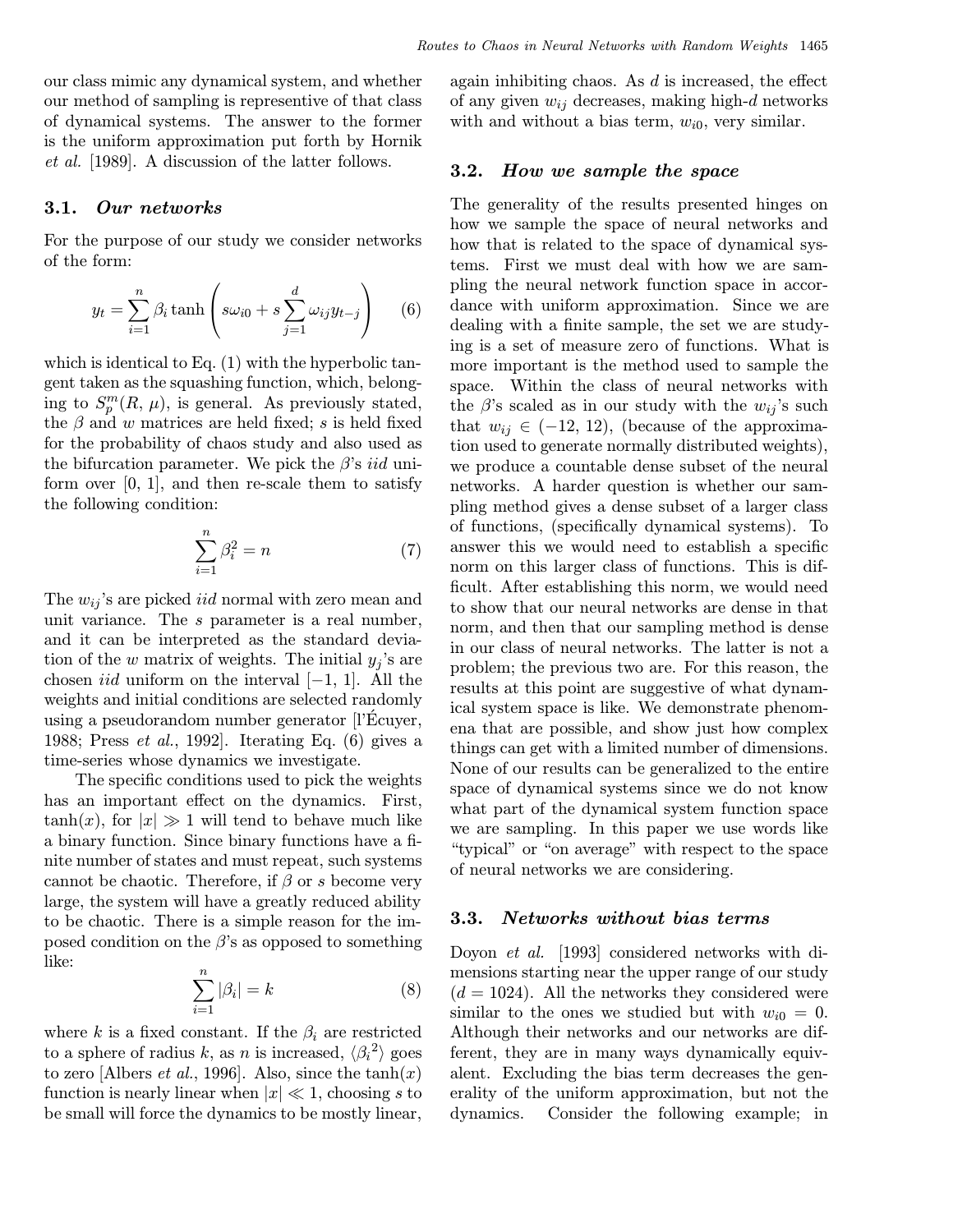Eq. (6),  $w_{i0} = 0$   $\forall i$ . By doing this, Eq. (6) can only uniformly approximate odd functions. If we map the compact set  $I \subset R$  from  $[a, b] \in I$  to  $[0, \infty)$ , the dynamics are preserved, even though the approximating is lost. Since networks of the form of Eq. (6) with and without bias terms are equivalent over  $[0, \infty)$ , the possible dynamics must also be equivalent. There is a subtle difference, however, in the genericity of bifurcations. Networks with no bias terms impose an odd symmetry group, making the pitchfork and not the saddle-node generic.

#### 3.4. Convergence to attractors

Before presenting the numerical results, we discuss briefly numerical errors and how they might affect the results. Since chaotic attractors have a sensitive dependence on initial conditions, and we only keep d time lags, the exact original initial conditions are lost in d iterations of the map, and all that are left are points near the attractor within roundoff error. The shadowing lemma [Bowen, 1978; Newhouse, 1980] helps ensure that the orbit remains close to the attractor. We will give a version stated in [Guckenheimer & Holmes, 1983]:

Shadowing Lemma: Let  $\Lambda$  be a hyperbolic invariant set. Then for every  $\beta > 0$ , there is an  $\alpha > 0$  such that every  $\alpha$ -pseudo-orbit  $x_i$ ;  $b_{i=a}$  in  $\Lambda$  is β-shadowed by a point  $y \in Λ$ .

The existence of this lemma is encouraging, but in practice it is often very difficult to show a system to be hyperbolic; and many systems are not hyperbolic. In order to deal with this, Grebogi et al. [1990] suggest a method of containment guaranteeing a pseudo-orbit for nonhyperbolic sets. This method consists of constructing parallelograms that are oriented such that two sides are contracting and two are expanding. There are inherent problems with this method; namely, when an angle of the parallelogram is near zero the parallelogram effectively loses a dimension. These situations are rare, and this method works rather well. We do not use this method since it is numerically costly for the benefit gained, as shown below.

The first bifurcation of all the systems we consider is global. For brief substantiation, consider the following argument. Map our networks to the origin up to the first bifurcation. This can be done without affecting the dynamics. We are now considering the first bifurcation where the origin loses its stability. The time-dependent terms of the

Jacobian of a system following the origin are:

$$
a_i = \sum_{i=1}^n \beta_i s w_{ij} \operatorname{sech}^2\left(s \sum_{j=1}^d \omega_{ij} y_j\right) \qquad (9)
$$

which simplifies to

$$
a_i = \sum_{i=1}^{n} \beta_i s w_{ij} \tag{10}
$$

when  $y_i = 0$ . Notice that the dependence on initial conditions is gone and the eigenvalues are simply a function of s. To verify that this works numerically, we tested the results of the first bifurcation both for cases where the bias terms were set to zero and for those which were not. The resulting data were the same within statistical error.

Beyond the first bifurcation this simple transformation cannot apply. However, beyond the first bifurcation we are only concerned with the probability of chaos and qualitative analysis of the dynamics. When the system is structurally stable, perturbations do not affect the dynamics, so the only place at which the qualitative dynamics are affected is the chaotic region. Since we are not trying to mimic any particular system, staying on the attractor is not as critical, albeit we have considerable experimental evidence that this is not a problem. We studied several specific cases over a variety of initial conditions, after various numbers of iterations. Correlation dimensions and largest Lyapunov exponent plots would overlay within experiment error, and the bifurcation diagrams, if they did not directly overlay, would dynamically overlay. (i.e. They were periodic and chaotic in the same places with the same features.) There are several cases where this matter is of concern; they will be considered in the following sections.

## 4. Numerical Results

## 4.1. Probability of chaos

The probability of chaos is the fraction of systems with positive largest Lyapunov exponent. We choose the parameters  $n, d$ , and s between 1 and 256. Weights and initial conditions are as previously described. We calculate the largest Lyapunov exponent by the following method [Wolf et al., 1984]. First we randomly select an initial point  $(y_0,\ldots,y_{d-1})$  and a nearby point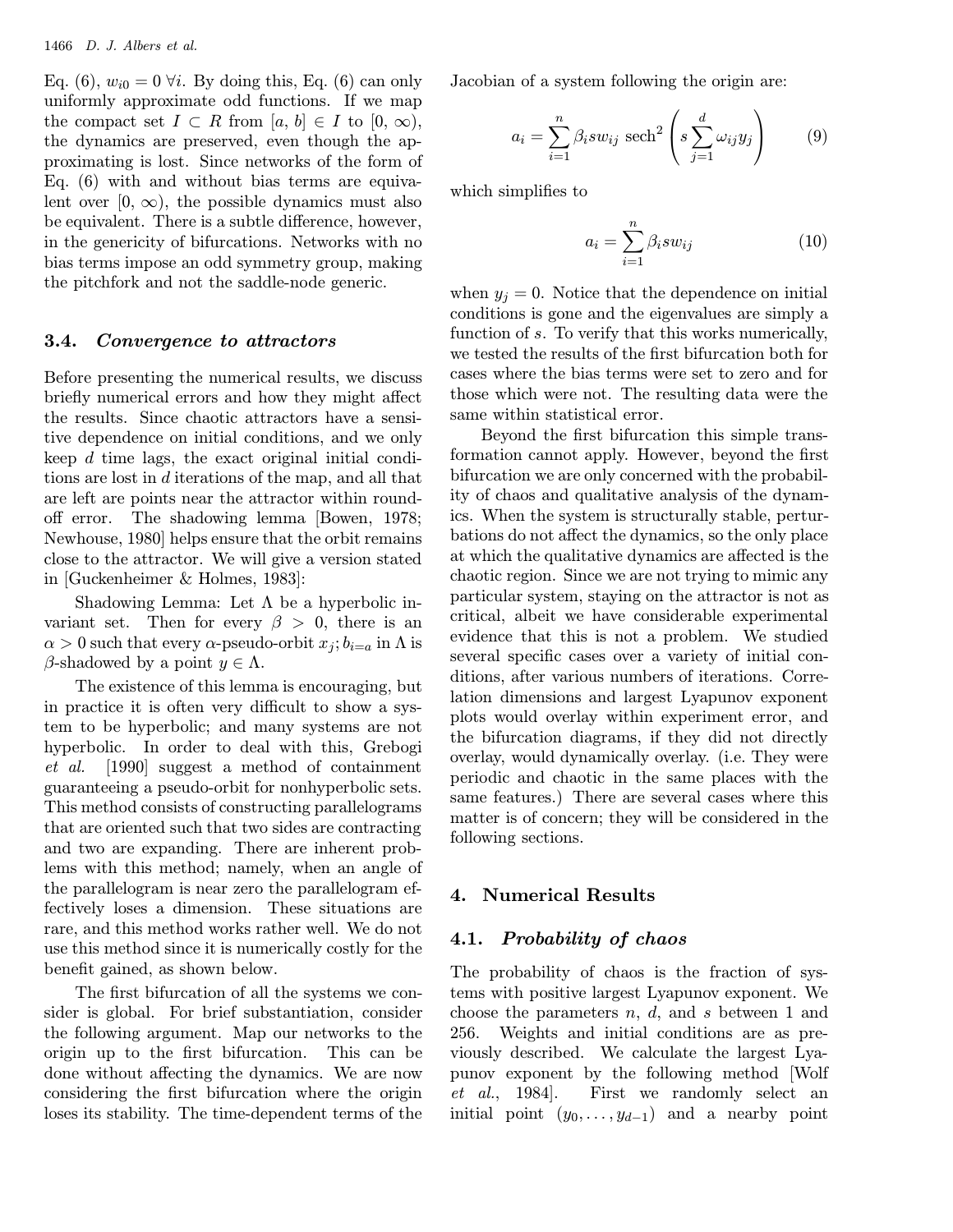$(v_0,\ldots,v_{d-1})$  with a small separation  $\epsilon$  at time t. Define

$$
\Delta y_t = (y_t - v_t, \dots, y_{t+d-1} - v_{t+d-1}) \tag{11}
$$

and let  $|\Delta y_0| = \epsilon$ . Both points are advanced one time step, and the ratio

$$
\frac{|\Delta y_1|}{|\Delta y_0|} \tag{12}
$$

is recorded. The vector  $\Delta y_1$  is then rescaled to a length  $\epsilon$ , and the new neighbor,

$$
(v_1, \ldots, v_d) = (y_1, \ldots, y_d) + \Delta y_1 \tag{13}
$$

is advanced one time period along with  $(y_1, \ldots, y_d)$ . This process is repeated, and the largest Lyapunov exponent is estimated from the average of the logarithm of the scalings:

$$
\lambda = t^{-1} \sum_{l=0}^{t-1} \ln \frac{|\Delta y_{l+1}|}{|\Delta y_l|} \tag{14}
$$

where  $t$  is the number of iterations of the map over which the average is taken. We iterate the map a set number of times (usually 100000) before beginning this calculation to help ensure that the orbit is near the attractor.

Figure 1 shows the percentage of chaos in networks for varying  $n$  and  $d$  with  $s$  fixed at 8. Notice that as  $d$  is increased, the probability of chaos approaches unity; the same is true of  $n$ . The  $d$ dependence does not change with the method used to pick the weight matrices; the n dependence does. The relatively straight contour lines are related to the fact that we scale the  $\beta$ 's with n. In previous work [Albers *et al.*, 1996] we assigned the  $\beta_i$ 's such that  $k = 1$  in Eq. (8). The formulation in Eq. (8) gives "C"-shaped contour lines that depend on  $n$ . As stated in Sec. 3.1, as  $n$  is increased, the individual  $\beta_i$ 's go to zero, forcing the system to be linear at high n. The important feature of Fig. 1 is that as the available complexity  $(d)$  increases the probability of chaos will always be high, unless the system is binary or linear. The dip in the first ten percent line in Fig. 1 is a numerical artifact related to how the plotting program positions the lines.

Figure 2 shows the percentage of chaotic networks for varying s and d with n fixed at 8. Notice the "C"-shaped contour lines; this would suggest that the s parameter can be optimized for



Fig. 1. Probability of chaos contour plot for  $s = 8$  and various  $d$  and  $n$ .



Fig. 2. Probability of chaos contour plot for  $n = 8$  and various d and s.

maximum chaos. The s parameter works with the  $\beta_i$ 's to place the argument of the squashing function in different regions of the domain. For the hyperbolic tangent squashing function, the value of  $x$  has a significant effect on the available dynamics. As previously stated, the hyperbolic tangent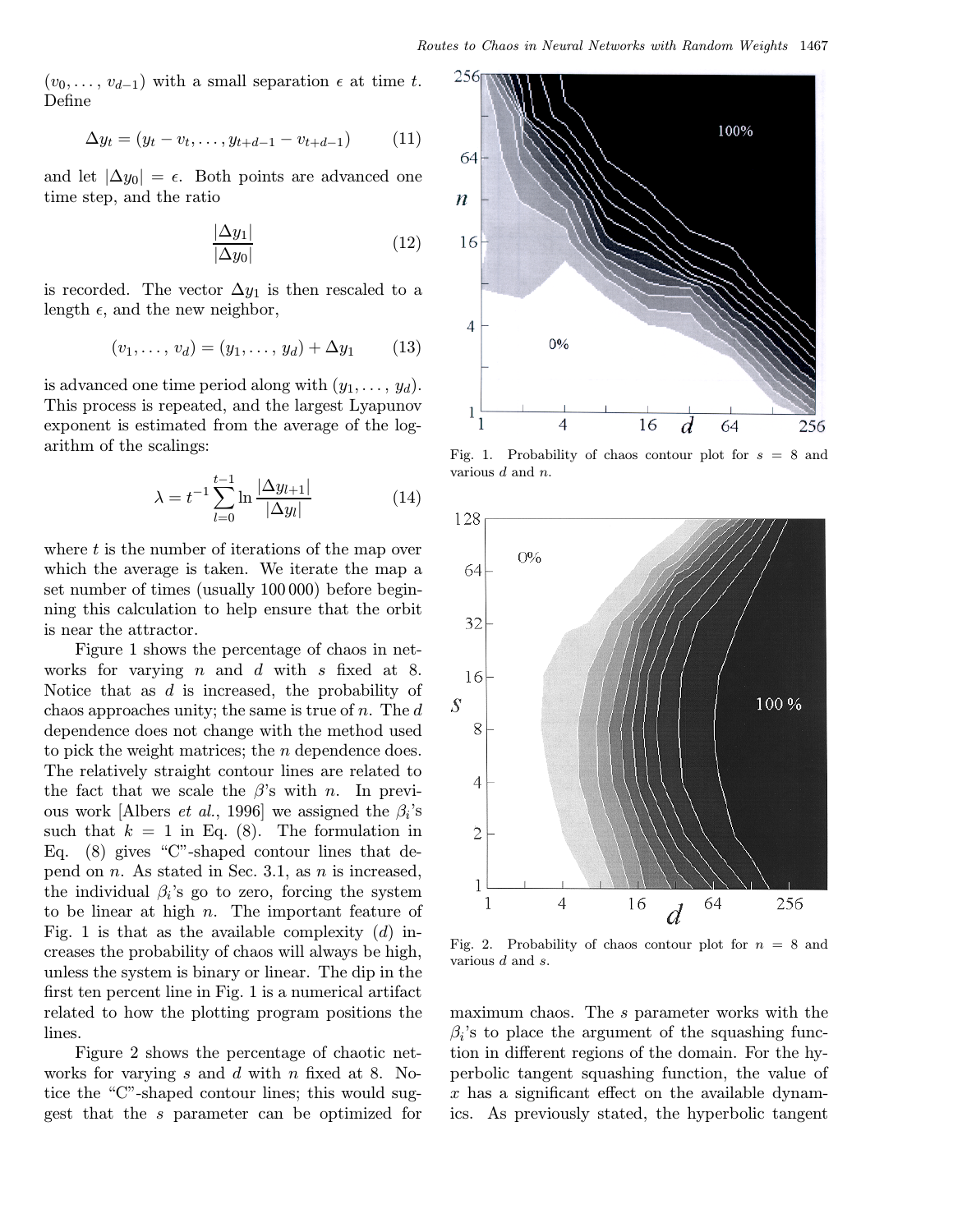function is linear when  $|x| \ll 1$  and binary when  $|x| \gg 1$ . Thus if the  $\beta_i$  and s put the argument into either region, neither chaos nor limit cycles are possible.

#### 4.2. The power spectrum

An interesting issue is the global topology of the strange attractor that results from the chaotic high $n$ , high- $d$  systems and the power spectrum of the associated dynamics. For this purpose a time series of 32000 points was calculated for over a dozen systems with  $n = 64$ ,  $d = 512$ , and  $s = 8$  after 5000 iterations to allow any initial transient to decay. The power spectra typically have one or more dominant incommensurate peaks and an approximately white (frequency-independent) background three or four orders of magnitude below that of the dominant frequency. Thus the global topology of the attractor resembles a limit cycle or higher dimensional torus, perturbed (sometimes strongly) by chaotic deviations. This behavior is confirmed in correlation dimension plots that show low, presumably integer, dimension on large scales, and an unmeasurably high dimension on smaller scales of the attractor.

# 4.3. The basin of attraction and initial conditions

The method used to pick initial conditions clearly influences how well the results generalize. We have

determined through experiment that for one set of parameter values, using different initial conditions can usually produce several attractors. In preliminary experiments, as the dimension is increased, so are the number of attractors (we have seen as many as 9 at  $d = 64$ ). When s is small, say 0.0125, there is only one attractor. As s is increased, the number of attractors increases, until the squashing function begins to saturate. As the squashing function approaches saturation the number of attractors decreases until there is again one attractor.

Different methods of picking initial conditions have different effects on the bifurcation diagrams, but the first point of instability (i.e. the point we call the first bifurcation) is a global bifurcation, which is independent of initial conditions. Before this bifurcation, there is only one attractor; a fixed point. After this bifurcation the dynamics are most often not global.

Figure 3 shows an interesting example of how the structure of the basin can affect the dynamics. As we increase the s parameter, not only does the system bifurcate, but it is "riding the fence" along a basin boundary between two attractors. As we increase s, since we are re-initializing with the same initial values, the system moves from one basin into another. There is a difference between "jumping" basins and bifurcation. A bifurcation is a qualitative change in dynamics when a control parameter is varied. What we call basin "jumping" is not a function of a control parameter. Rather this "jumping" occurs because of re-initializing the



Fig. 3(a). Bifurcation diagram for  $n = 64$  and  $d = 4$ .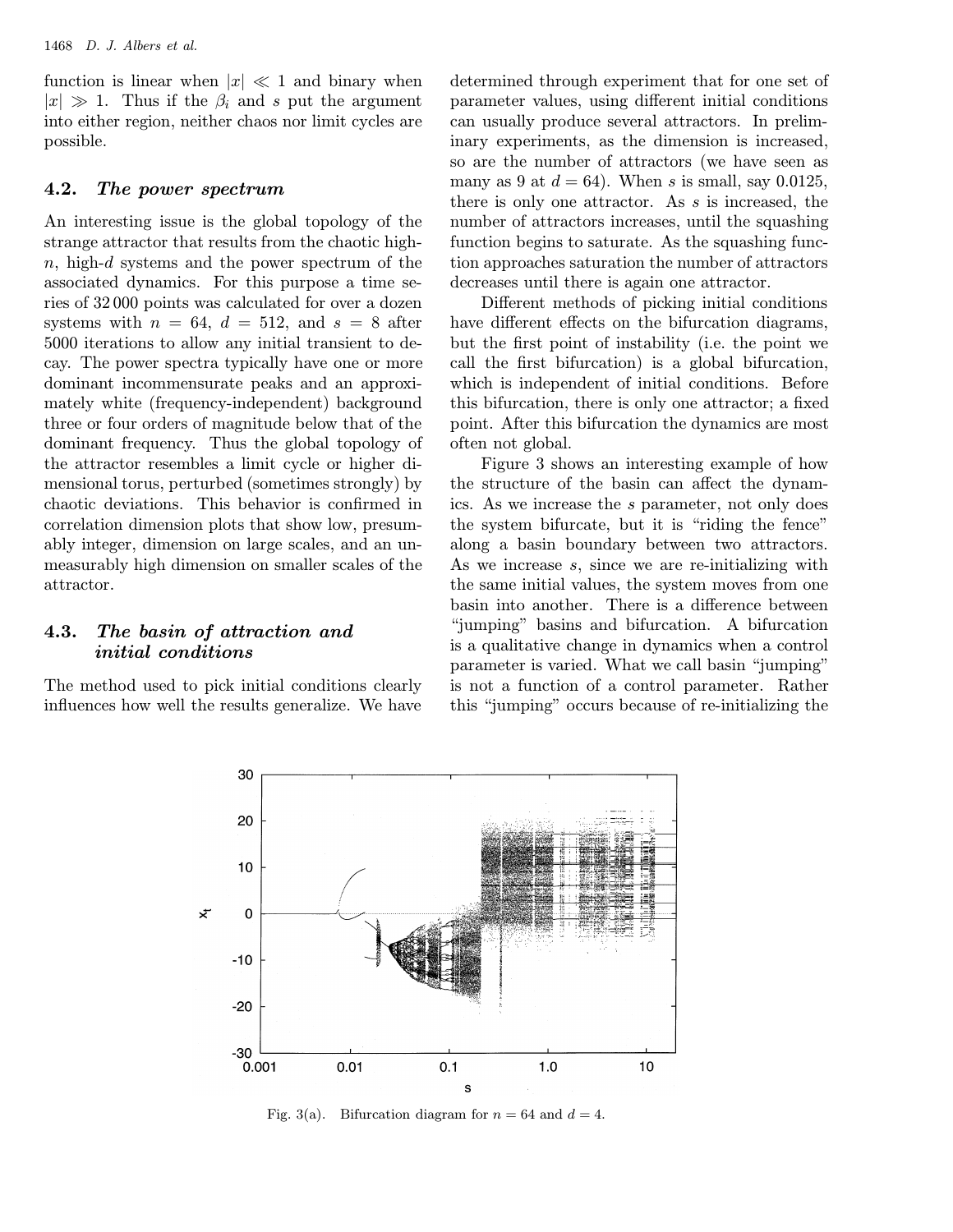

Fig. 3(b). The Lyapunov exponent for  $n = 64$  and  $d = 4$ .

network in another basin, or structural instability. Figure 3(a) suggests three things: that most bifurcations are not global, that the positioning of the initial conditions in the basin is very important, and that understanding the underlying basin structure is crucial if one wants to know how a system is capable of behaving. For each value of s, we use the same initial conditions as for previous values of s. If we were to choose new initial conditions for each s, we would get a larger sampling of attractors. This larger sampling tends to make the diagrams look as though we had plotted several attractors at once.

## 4.4. The first bifurcation

The first bifurcation of a system occurs where its largest eigenvalue reaches the unit circle as some parameter is varied. We choose to vary the s parameter since it acts like a gain on the weights, taking the hyperbolic tangent from its linear range through the nonlinear range and into its binary range. For each case, we pick and fix the weights and initial conditions, run the case for an s value, calculate the eigenvalues and largest Lyapunov exponent, and then increase s by a constant multiple (usually close to one), re-initialize with the same weights and initial conditions, and repeat the process. When the modulus of the largest eigenvalue reaches the unit circle we decide what kind of bifurcation has occurred and move on to the next set of weights and initial conditions. This process was done over  $n$  and d values ranging from 1 to 256.

To calculate the eigenvalues for a given system, we create the Jacobian matrix:

$$
\begin{bmatrix} a_1 & a_2 & a_3 & \cdots & a_{d-2} & a_{d-1} & a_d \\ 1 & 0 & 0 & \cdots & 0 & 0 & 0 \\ 0 & 1 & 0 & \cdots & 0 & 0 & 0 \\ \vdots & \ddots & \vdots & & & & \\ 0 & 0 & 0 & \cdots & 0 & 1 & 0 \end{bmatrix}
$$
 (15)

where:

$$
a_i = \sum_{i=1}^n \beta_i s w_{i0} \operatorname{sech}^2\left(s\omega_{i0} + s \sum_{j=1}^d \omega_{ij} y_j\right) \quad (16)
$$

The eigenvalues of the above matrix are the eigenvalues for the system. We begin each system with an s value small enough such that the dynamics are that of a stable fixed point. Then, as we increase s, we push the system into the more nonlinear region of the squashing function, eventually saturating it into a binary function.

Figures  $3(a)-6(a)$  are bifurcation diagrams for various n and d. In these figures the first  $120\,000\,y_t$ values are discarded and the next 128 are plotted. Each is a typical bifurcation diagram for its given parameter values. Note that the meaning of typical or characteristic for one set of n and d values is different from that of another set of n and d values. There is more apparent variability in the dynamics at low  $d$  than at high  $d$ . At high  $d$  most of the diagrams look alike. At low d the diagrams are erratic but differ in detail.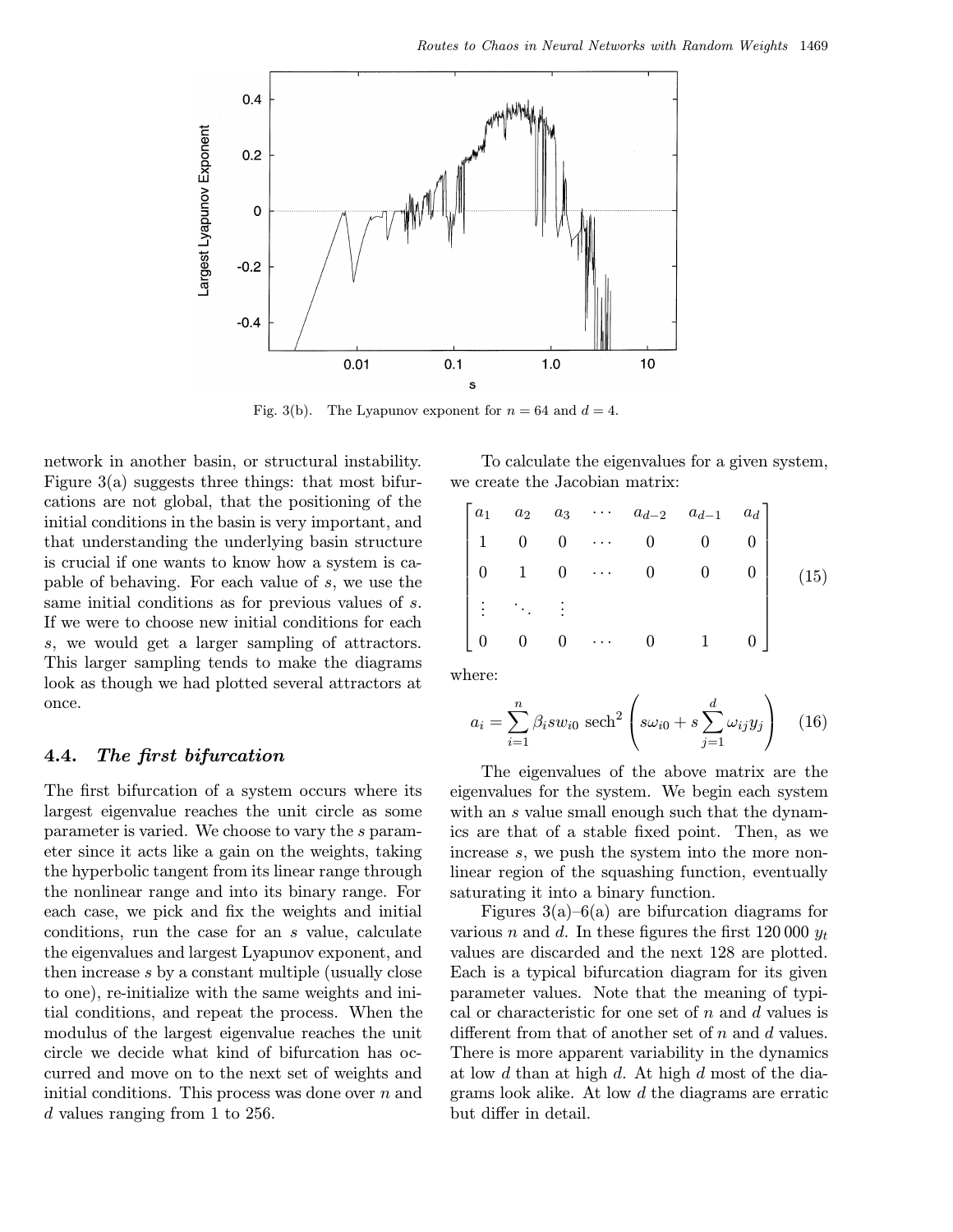#### 1470 D. J. Albers et al.

Figures  $3(b)$ –6(b) show the largest Lyapunov exponents corresponding to the Figs.  $3(a)-6(a)$ . Note that as  $n$  is increased the plots become smoother. From this plot alone it is not possible to tell saddle-node from flip bifurcations or second Hopf bifurcations from first Hopf. Chaos, however, can be differentiated from limit cycles and periodic orbits. The positive values indicate that the system is chaotic. By looking at the corresponding (a) and (b) figures, flips and saddle-nodes can be differentiated; limit-cycles/tori and chaos can be differentiated, and often second and third Hopfs can be differentiated.

Figure 4(a) is a bifurcation diagram for  $n = 4$ and  $d = 4$ . In this figure the first bifurcation happens to be a Hopf. Figure  $3(a)$  is a bifurcation diagram for  $n = 64$ ,  $d = 4$ , and shows a typical saddlenode first bifurcation. Figure 5(a),  $n = 4$ ,  $d = 64$ , shows a Hopf first bifurcation, as does Fig. 6(a),  $(n = 64, d = 64)$ . We will return to the dynamics after the first bifurcation later.

Notice that as n is increased, the range of  $y_t$ values increases. This is due to the method used to choose  $\beta$ 's. In general, as the dimension increases, the bifurcation diagrams are more centered and symmetric about the origin, almost as if there



Fig. 4(a). Bifurcation diagram for  $n = 4$  and  $d = 4$ .



Fig. 4(b). The Lyapunov exponent for  $n = 4$  and  $d = 4$ .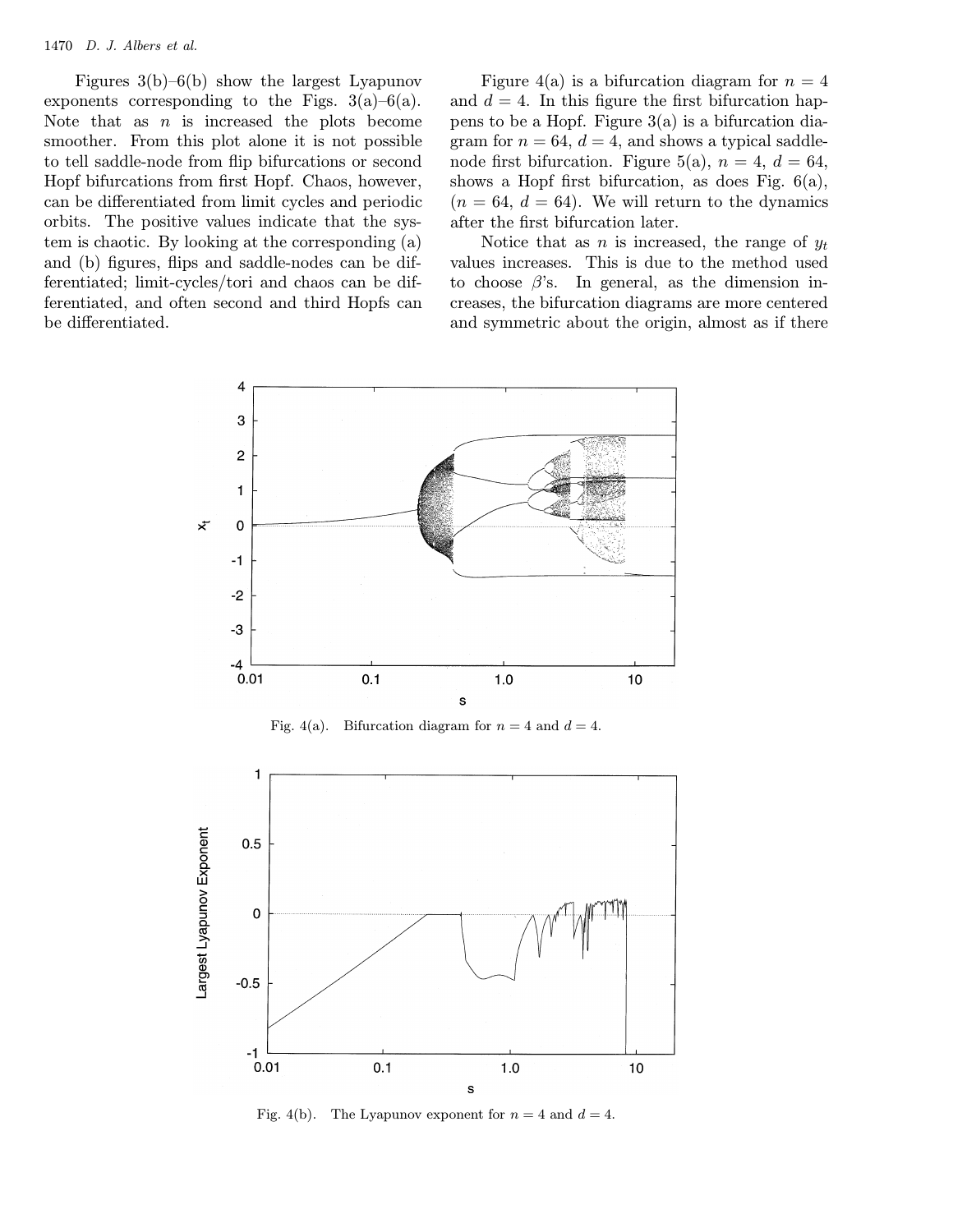



Fig. 5(b). Lyapunov exponent for  $n = 4$  and  $d = 64$ .

were no bias term. This is because, as the number of  $w_{ij}$ 's is increased, the importance of the individual  $w_{ij}$  is decreased, thus the importance of each bias term is decreased. This does not affect the results since there is no dynamical difference between networks with and without bias terms (as stated in previous sections).

# 4.4.1. A theoretical argument for the first bifurcation

For random complex matrices, Girko [1983] proved a circular law which states that as the dimension of a matrix becomes large, the probability of en-

countering any real eigenvalues is zero. Given a random matrix, the eigenvalues will be uniformly distributed within the unit circle. Making the unwrought assumption that the set of Jacobians of our systems are the same as a random sample of Girko's random matrices, we will put forth the following argument. The set of eigenvalues lying on any particular axis is of measure zero, thus the probability of an eigenvalue being real is zero. Also, it would seem that there is no difference between negative and positive, thus no reason to favor a positive versus a negative largest eigenvalue. Therefore, we should see as many saddle-node bifurcations as flips. At low dimensions we should see a much higher percentage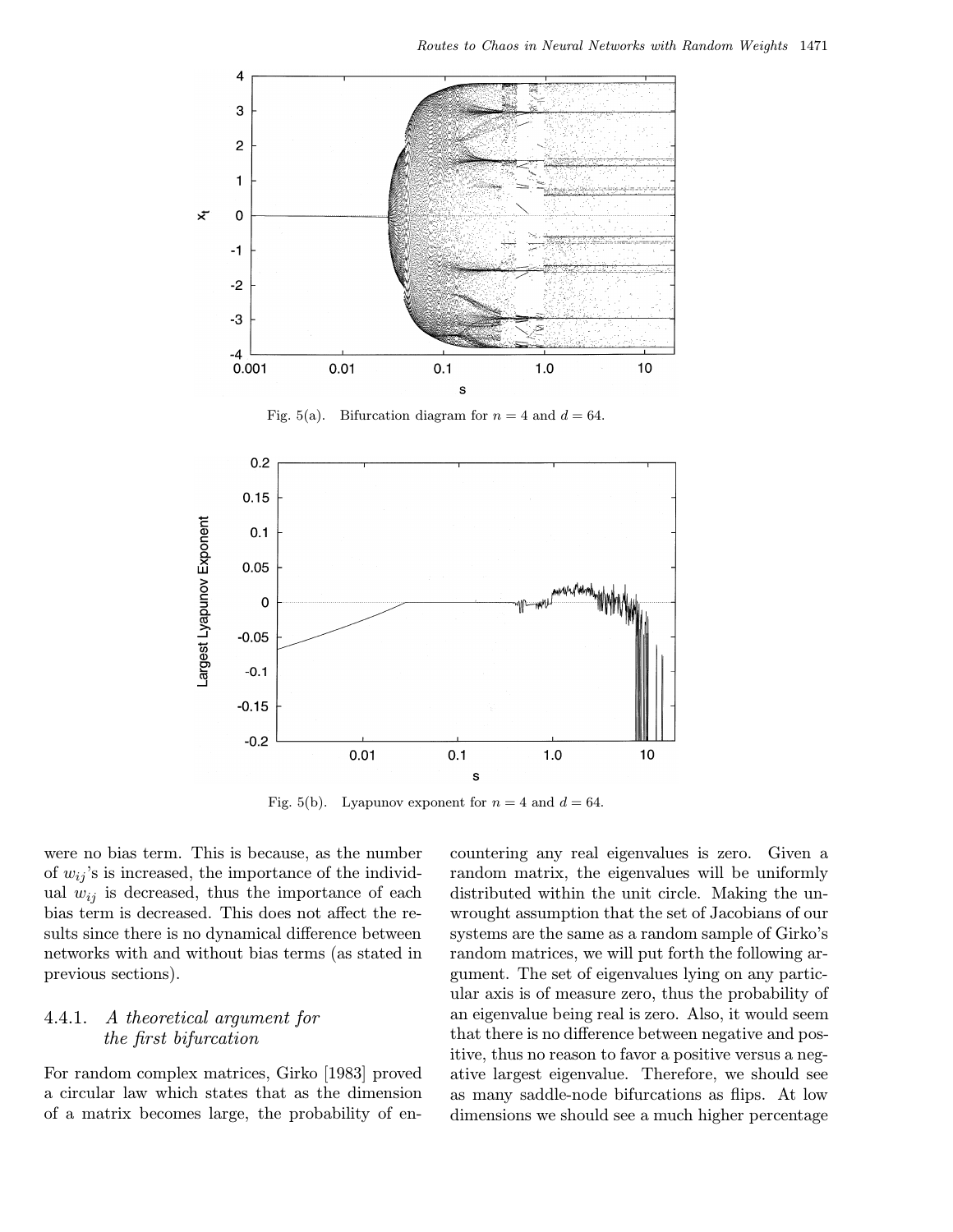

Fig. 6(b). Lyapunov exponent for  $n = 64$  and  $d = 64$ .

of flips and saddle-node bifurcations because Hopf bifurcations need an even number of roots with no real eigenvalues since they occur in pairs. At low dimensions, arranging the roots such that they occur frequently in even numbers, which is necessary for complex solutions, is not as probable as at higher dimensions. We briefly examined this numerically for random Girko-like real matrices. As the dimension is increased the percentage of Hopf bifurcations goes from 0 to about 90 percent for a dimension of 64. Given the aforementioned assumption, it would be reasonable to assume that we would get approximately the same distribution. Note that since complex eigenvalues occur in complex conjugate pairs, given an odd dimension, at least one of the roots must be real.

### 4.4.2. Numerical results

Figure 7 shows the percentage of each bifurcation as the dimension is increased for an intermediate number of neurons. Much like the prediction above, the Hopf's start at about 40 percent of the first bifurcations at  $d = 2$  and increase to almost unity at large d. Also, notice that the percentage of flips and saddle-nodes is, on average, equal throughout the range.

Unlike the random matrix case, we also have to deal with the n parameter. Figures 8 and 9 show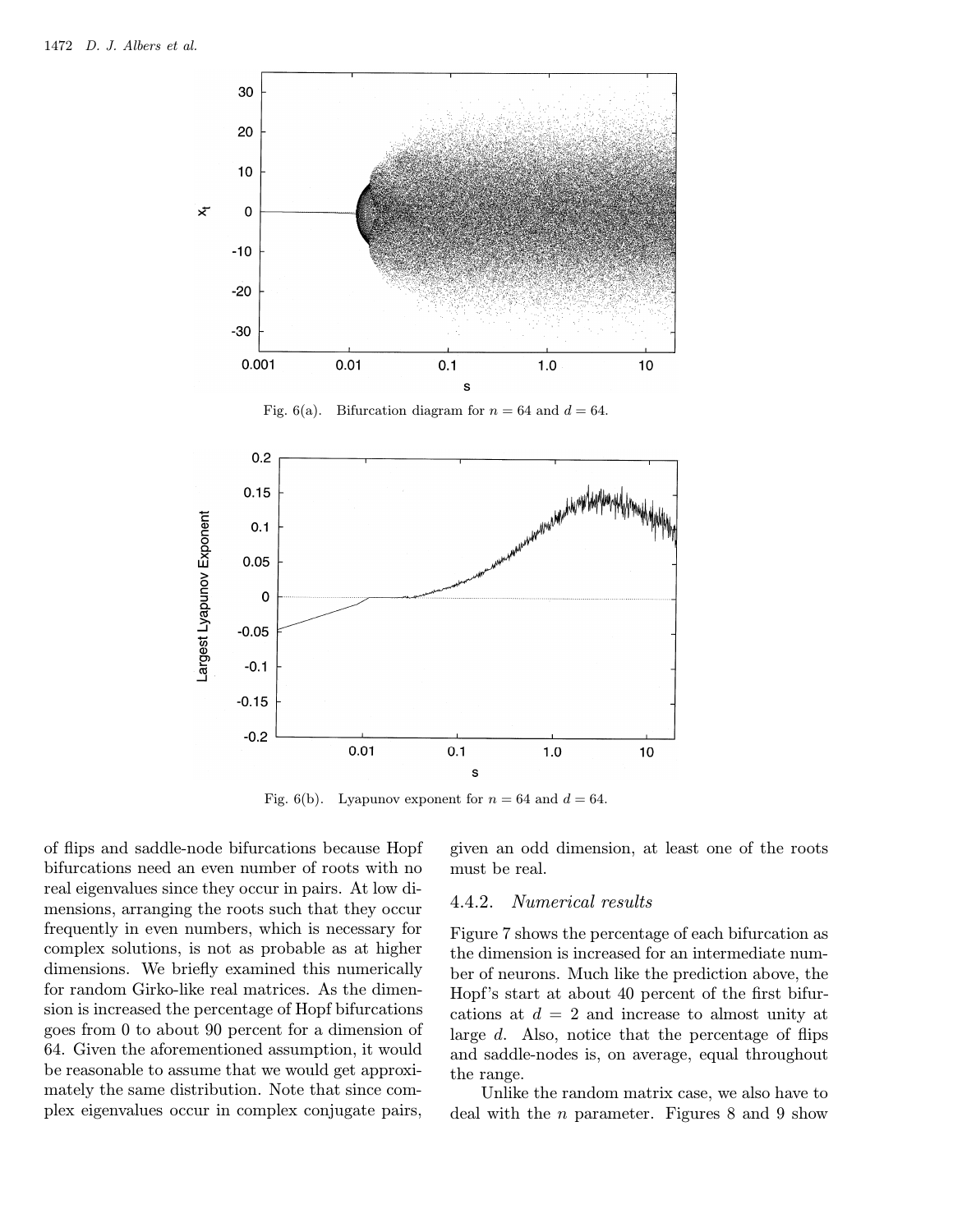

Fig. 7. Percent first bifurcation for  $n = 16$ , error bars represent the error in the probability.



Fig. 8. Percent first bifurcation for  $n = 4$ , error bars represent the error in the probability.

the percentage of first bifurcation over an increasing range of d at low and high  $n (n = 4$  and  $n = 256)$ . Note at high- $n$  and low- $d$ , the percentage of each bifurcation is nearly equal. For the low-n, low-d cases, the percent of each bifurcation is not nearly as close as at high-n. As  $d$  is increased, the percentage of Hopf bifurcations rapidly increases so that, at  $d = 8$ , the percentages of each bifurcation is about equal to those of all  $n$ .

The *n* dependence is an artifact of how we choose the  $\beta$  matrix. Consider a two-dimensional system. For a Hopf bifurcation to occur, the discriminant must be negative. As we increase  $n$ , we are increasing the variance of the coefficients of the matrix, thus pushing the expected value of the discriminant positive. The result is a decrease in Hopf bifurcations as n is increased at low d. As d is increased this effect is washed out. Contrasting Figs. 7 and 8 you will notice that at  $d = 2$  the percentages of first bifurcations are quite different, but for  $d \geq 8$ , Figs. 7 and 8 are almost identical.

In the high-d limit, we found that the Hopf bifurcation was overwhelmingly dominant. We looked at cases with d as high as 1024 and found the percent of first Hopf bifurcations approached unity. This confirms the result in [Doyon et al., 1993], that in the limit of high  $d$ , the first bifurcation will be Hopf.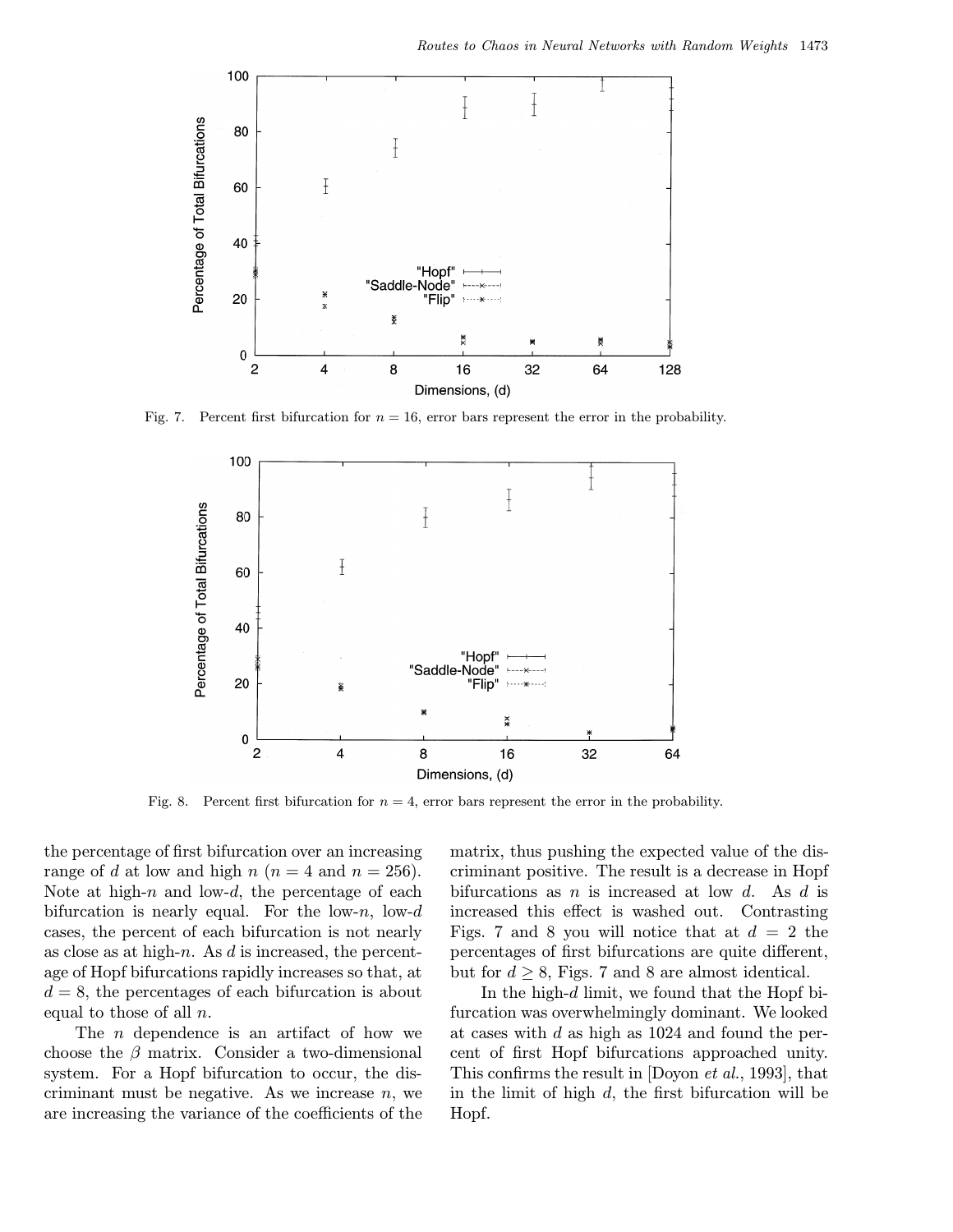

Fig. 9. Percent first bifurcation for  $n = 256$ , error bars represent the error in the probability.

# 4.5. Dynamics after the first bifurcation

Quantitative results for the probability of a given bifurcation after the first requires developing the Q.R. algorithm [Eckmann & Ruelle, 1985] to allow the tracking of quasiperiodic orbits. Tracking nonperiodic orbits involves multiplying the Jacobians at each time step and renormalizing to calculate the eigenvalues. The numerical stability of specific eigenvalues is not good when the number of time steps is large. Although the stability of the modulus of the largest eigenvalue is acceptable and would probably allow us to know when the system bifurcated, which eigenvalue crossed the unit circle would not be certain. For this reason we will now present qualitative trends that occur in these systems after the first bifurcation as gauged by observing the largest Lyapunov exponent, period, correlation dimension, and bifurcation diagrams of hundreds of systems.

# 4.5.1. A conjecture for the second bifurcation

Doyon et al. [1993] proved a corollary of Girko's theorem showing that the quasiperiodic route would dominate when the dimension was high for their maps. For our purposes, we will first argue for flows and then adapt portions for maps. Consider a flow on U that has undergone a Hopf bifurcation and is now living on a limit cycle. Now take a local cross-section V which is everywhere transverse to the flow. Next induce a discrete-time map  $P: U \to V$  thus creating the "first" return map. P is defined for a  $q \in U$  such that  $P(q) = h_t(q)$ where  $t$  is the time required for the orbit to return to  $V$ . This mapping has a fixed point which is the point  $q$  on the limit cycle. Considering the mapping P, increase the bifurcation parameter of the original flow and keep track of the eigenvalues of the Jacobian of the discrete map. This will, on average, describe which bifurcation will occur. Apply Girko's circular law to the Jacobian of this map as we did for the first bifurcation argument. For higher dimensions, consider a flow with dimension d. Instead of taking a 1-D "line transverse", cut the flow with a hyper-surface (which will have dimension  $d-1$ ) that is everywhere transverse to the flow. Map the hyper-surface to itself. As above, increase the bifurcation parameter and look at the eigenvalues of the Jacobian of the map. As d goes to infinity, apply the circular law; most of the eigenvalues lie on the unit disk. The set of real eigenvalues is a set of measure zero with respect to the limiting Girko distribution. Because the set of real eigenvalues has measure zero, the second bifurcation must be Hopf. This suggests that as the dimension is increased, the predominant route to chaos will be the quasiperiodic route.

The argument for maps is somewhat different because taking a Poincaré section for a map is more difficult. First consider the Jacobian at each time step as given by the aforementioned matrix A. Since the probability that  $a_i = 0$ , and thus the probability that  $a_d$  is zero, the A matrix will have full rank. If  $A_t$  has full rank  $\forall t$ , then none of the A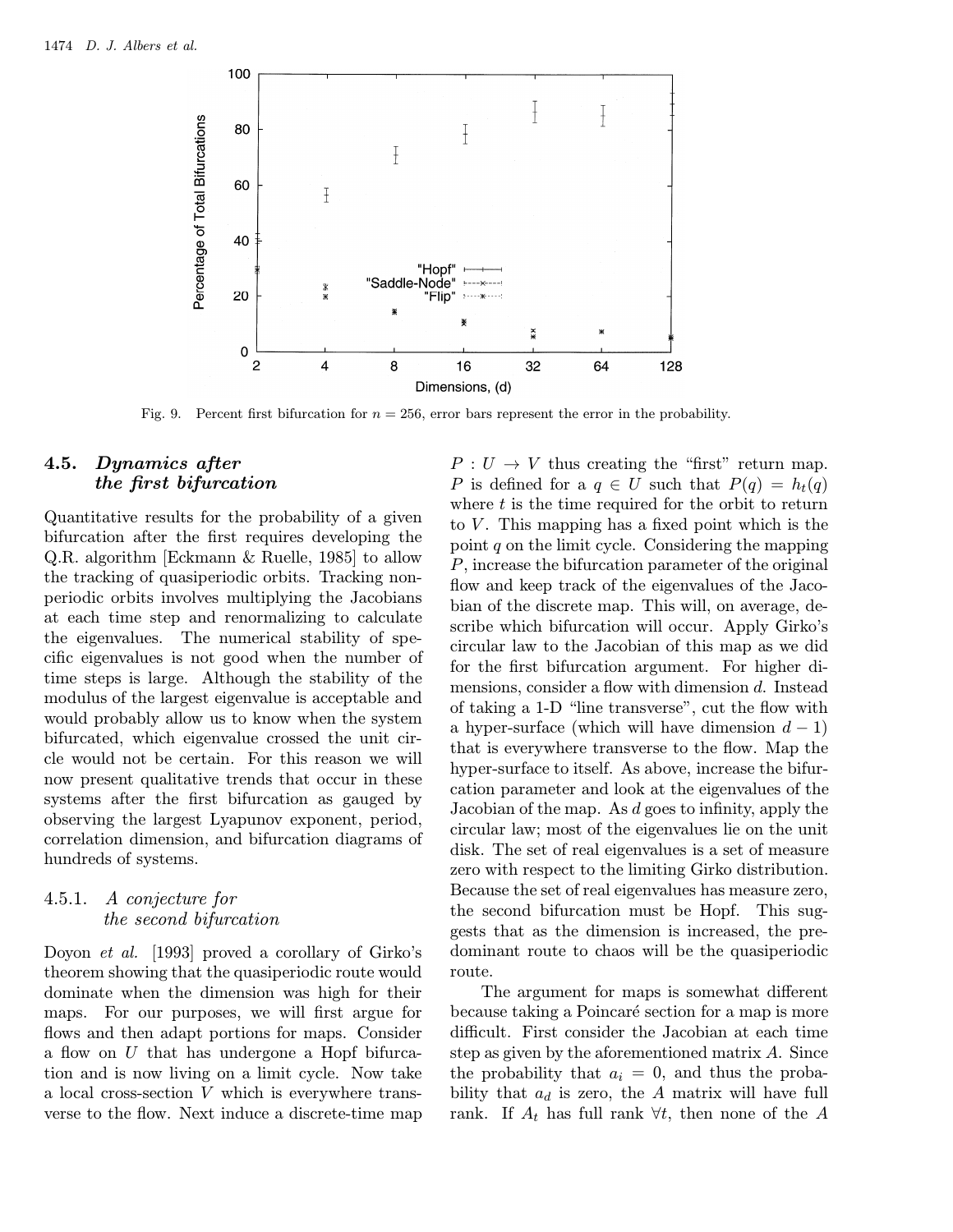matrices have eigenvalues that are equal to zero. Since

$$
\det(\prod A_t) = \det(A_1)\det(A_2)\cdots\det(A_t) \qquad (17)
$$

and det( $A_t$ )  $\neq 0$   $\forall t$ ; det( $\prod A_t$ )  $\neq 0$ , and thus  $\prod A_t$ is nonsingular. From here we only need to apply the circular law to the  $\prod A_t$  to see that the quasiperiodic route will be dominant at high-d. Making the original assumption rigorous is beyond the scope of this paper [Brock, 1997].

#### 4.5.2. Between the first bifurcation and chaos

As stated above, the dynamics change considerably with  $d$  but not with  $n$ . The effect of  $n$ , for all d considered, is just to "smooth" the dynamics. The Lyapunov exponents are much more steady and smooth, and the bifurcations are much more apparent. Figures  $3(b)$ –6(b) show typical largest Lyapunov exponents over a range of s. Note that the dynamic transitions in Fig.  $5(b)$  at low-n are much more "rough" than the changes in Fig. 6(b) at high-n. The largest Lyapunov exponent does not jump between positive and negative nearly as much. This behavior is typical over the range of  $n$  that we studied. However, n does not decrease the dynamic diversity (types of transitions and bifurcations) of a given network. Figures  $3(a)$  and  $4(a)$  show many of the same phenomena and diversity even though the number of neurons in Fig.  $3(a)$  is much greater than in Fig.  $4(a)$ .

At  $d = 4$  about 40 percent of the first bifurcations are Hopf. After an initial Hopf bifurcation, recognizing a second Hopf is quite difficult, and they do not seem very frequent. More often the second bifurcation appears to be a blue sky, out of a quasiperiodic orbit and into a periodic orbit. After this blue sky bifurcation the system either Hopfs again, or period doubles to chaos [Fig.  $4(a)$ ], or just becomes chaotic [Fig. 3(a)]. Occasionally the system will oscillate between a quasiperiodic and a periodic orbit several times before finally reaching the chaotic region, but this usually occurs only for low  $n$ . The other 60 percent of the bifurcations are either flips or saddle-nodes. The only difference between the dynamics after a saddle-node and after a flip is that the saddle-node sometimes will jump from one branch of the fork to the other, presumably because the initial conditions lie close to a basin boundary. Most often, after the flip or saddlenode, the system's next bifurcation is a Hopf. We did see period-doubling cascades, but they were infrequent prior to the onset of chaos except at low d. Increasing  $n$  increases the probability and strength (magnitude of Lyapunov exponent) of chaos in the system.

The effect of d on the system dynamics is quite significant. As d is increased, the dynamic diversity is greatly reduced. Networks with high d tend to be quite symmetric about the origin; this is just an artifact of our method of choosing the w matrix. The most notable effect of increasing d is the increase of chaos for a given system. Flip and saddle-node bifurcations are almost never seen in high-dimensional networks. Also, once the system has become chaotic, it very rarely shows periodic windows until the s parameter is high enough to saturate the squashing function. In highd systems, increasing n increases the range of the function. Doyon et al. [1993] conclude that for high-dimensional networks the second bifurcation is Hopf. We also see this when the dimension is high, but discerning chaos from limit cycles and tori is often difficult from the bifurcation diagrams. The Lyapunov exponent gives no insight if the second bifurcation is Hopf, but at the onset of chaos, it becomes positive. Doyon et al. [1993] also state the quasiperiodic route to chaos dominates at high d. Our results agree, but speculating on how many bifurcations occur up to chaos is difficult.

# 4.6. The chaotic region

#### 4.6.1. Bifurcation into chaos

The largest Lyapunov exponent for a nonchaotic map equals the logarithm of the modulus of the largest eigenvalue

$$
\lambda_{\text{Lyap}} = \log |\lambda_{\text{eigen}}| \tag{18}
$$

For systems that follow the quasiperiodic route to chaos as previously stated, it is very difficult to track specific eigenvalues, making it difficult to discern which bifurcations occur into chaos. For the same reason that it is difficult to calculate specific eigenvalues for limit cycles, it is difficult to track the eigenvalues in the chaotic region. We do track the modulus of the largest eigenvalue numerically (the Lyapunov exponent), which is used to distinguish chaos from limit cycles. In systems following periodic routes, calculating the eigenvalues is difficult. What is normally seen when plotting the modulus of the largest eigenvalue before and after a flip or saddle-node bifurcation is quite expected.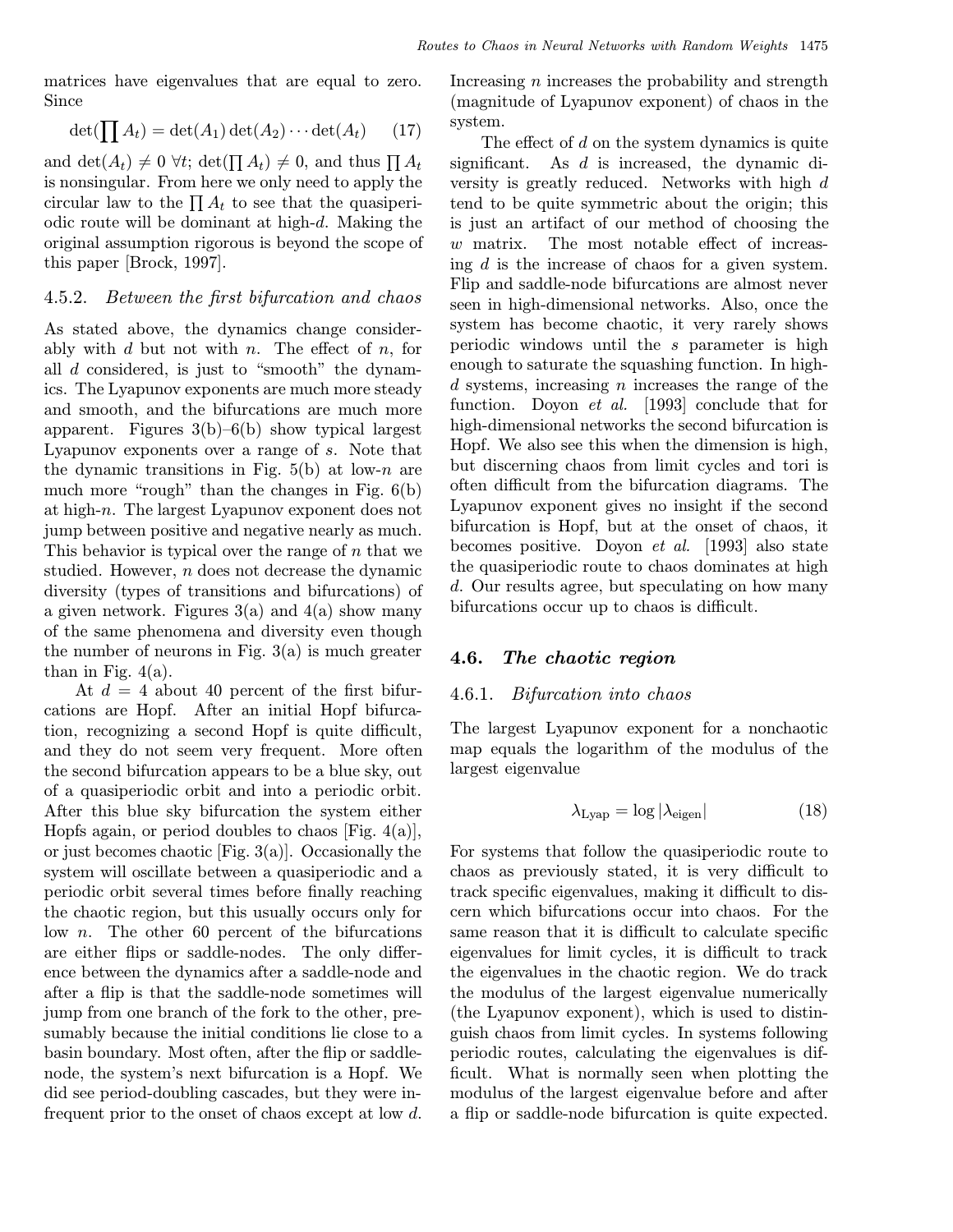At the bifurcation point, the modulus of the largest eigenvalue spikes up to one, and then just as quickly drops back down. The largest Lyapunov exponent's behavior coincides with this behavior. What happens at the bifurcation into chaos is not surprising either. The modulus of the largest eigenvalue spikes to one, the largest Lyapunov exponent spikes to zero, and it then proceeds to rise above zero. At this point we can no longer calculate the largest eigenvalue (or any eigenvalues) in a theoretic sense, but we continue to track the Lyapunov exponent numerically. The modulus of the largest eigenvalue is greater than one.

#### 4.6.2. Dynamics in the chaotic region

The chaotic region shows the least apparent dynamic variability of any region. For the most part, the return maps of the chaotic regions all look very similar. (Much of this could of course be due to that fact that we are projecting many dimensions on a plane.) As previously discussed, when  $n$  is increased, the range of the  $y_t$  values increases, (due to the  $\beta$  scaling) but that is the extent of the apparent variability.

At low d the chaotic region is highly nonuniform. The chaotic region contains windows of: Period-doubling sequences, limit cycles, low-period orbits bifurcating to Hopf and then back into chaos; basically every type of dynamics imaginable. As previously stated, Figs.  $3(a)$  and  $4(a)$  are typical of the dynamic diversity at low  $d$ . Figures  $5(a)$ and 6(a) are very different. Once the chaotic region is reached, the system remains chaotic until it is forced to be periodic by the saturation of the squashing function. Figure  $5(a)$  is an example of what we call point-intermittent chaos. The chaotic region is strongly dominated by a period-8 cycle with chaos. The chaotic region in Fig.  $5(a)$  is the region corresponding to the positive Lyapunov exponent region in Fig. 5(b). Figure 6(a) has a much stronger chaotic region than Fig.  $5(a)$ , suggesting that increasing the available complexity (increase in *n*), increases the chaos. Figure  $6(a)$  is typical of high d dynamics, limit cycles leading into a highly chaotic region.

#### 4.6.3. Point-intermittent chaos

The chaotic region in Fig. 5 is especially interesting. When the network corresponding to Fig. 5 is saturated, i.e.

$$
\tanh\left(s\omega_{i0} + s\sum_{j=1}^{d} \omega_{ij} y_{t-j}\right) = \pm 1 \,\forall i, j \qquad (19)
$$

then there are eight possible states per dimension.<sup>2</sup> (The upper bound on the period is then  $d2^n$ .) The system is chaotic when the squashing function is not quite saturated. For most of the trajectory the squashing function is saturated and the trajectory tends toward one of the eight attracting points. Certain combinations of inputs cause a neuron to become unsaturated, causing a point that misses the attracting set by a significant amount causing a positive largest Lyapunov exponent at that time step. This miss effectively resets the periodic orbit; it also adds a nonattracting point to the  $y$  array. A periodic orbit is interrupted before it has completed one period by an intermittent point that is not one of the attracting points. After this miss occurs, the time-series resumes and again consists of points in the attracting set. If the system misses the attracting set enough times, the largest Lyapunov exponent will become positive on average. The average time between misses is proportional to s. This behavior creates a sequence of periodic trajectories that are strung together by these points that miss the periodic orbit. The system is locally (over a short, periodic region) not chaotic, but, because of the averaging, globally chaotic.

The focus now is the cause of missing the periodic points. Computers have round-off errors which can play a significant role in the dynamics; we argue that the chaos in Fig. 5 not such an artifact. Consider a function

$$
\psi = \begin{cases} \pm 1 & \text{for } |x| > a \\ \tanh(x) & \text{for } |x| \le a \end{cases} \tag{20}
$$

When all  $|x| > a$  the system is finite state and periodic. When  $|x|$  is not greater than a for all x, then there are an infinite number of states that occur along with the eight attracting points. Every missed point not only "resets" the period, but since it adds a new point into the  $y_t$  array, allows for the possibility of saturating  $\psi$  in a different way than the 8 attracting points could. The existence of these intermittent points giving rise to other,

<sup>&</sup>lt;sup>2</sup>There happen to be eight states for this system; there is a possibility of  $2<sup>n</sup>$  states. We will discuss this in a later section.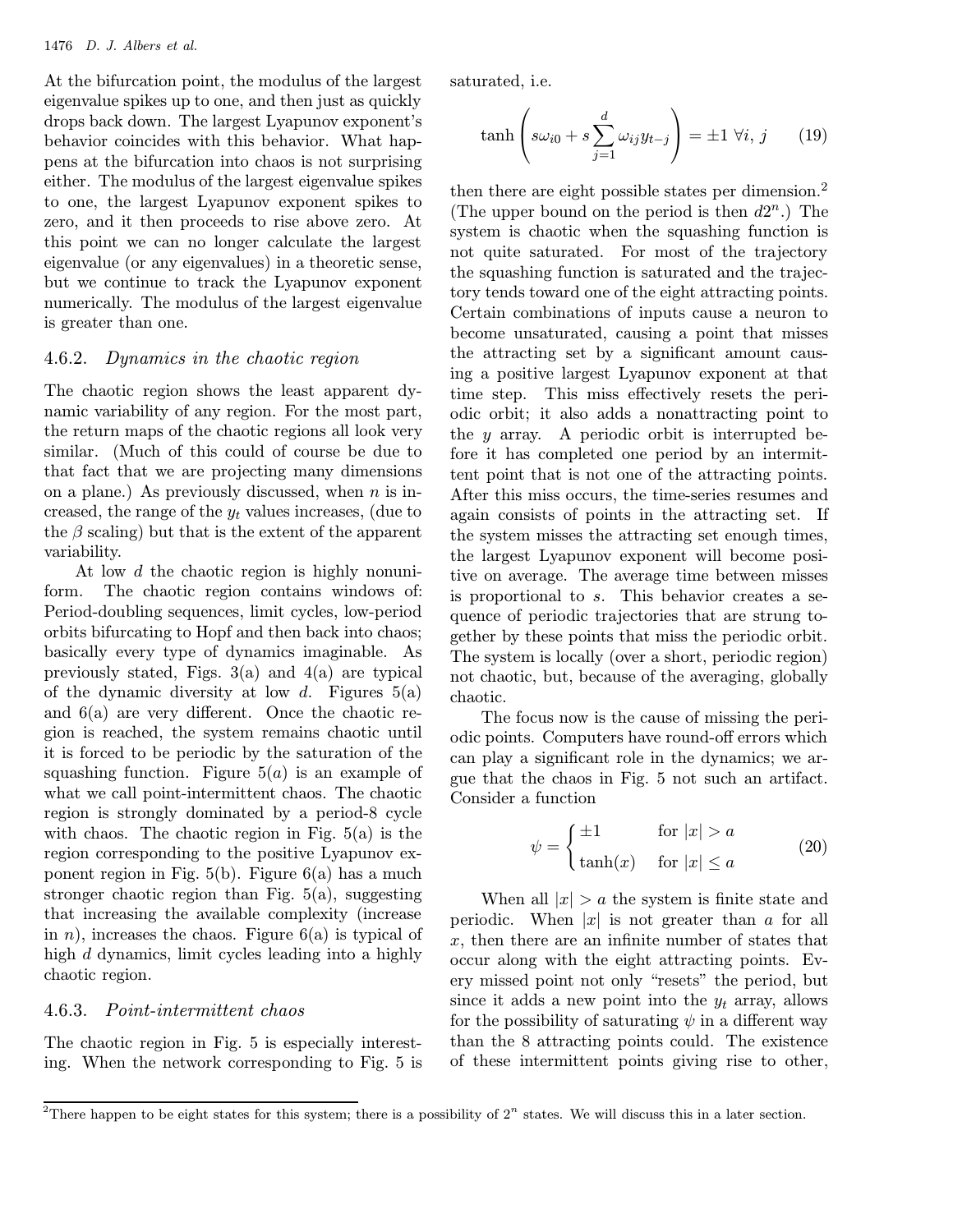different intermittent points, allows for an infinite number of possible intermittent points. As s is increased, the probability that  $\psi$  will be saturated increases, thus giving rise to less intermittent points.

## 4.7. Dynamics after the chaotic region

The dynamics after the chaotic region (large s) are quite interesting and surprising. At low  $d$  (Figs. 3) and 4), there is a rapid (i.e. one or two increments of s), transition from chaos to periodicity. At low  $d$ , increasing  $n$  increases the complexity, as can be seen by comparing Figs. 3 and 4; high  $n$  tends to have a greater chance of chaotic windows after the periodic behavior starts, but the dynamics are qualitatively the same.

As before, at high  $d$  [Figs. 5(a) and 6(a)] the situation is quite different. At low  $n$  the transition from the chaotic to periodic region is quite difficult to find. Often there are strong periodic regions, with very small windows of high-period, quasiperiodic, and chaotic orbits. If  $s$  is increased enough, the system becomes purely periodic. At high  $n$  the chaotic region occurs over a much larger range of s. It is not until s is made very large  $(1000)$ , that the periodicity becomes prominent. In this region, the transition between chaos and periodicity is very similar to that of the lower- $n$  case, only much more gradual.

# 4.7.1. Theoretical argument for the highest final period

As the s parameter is taken to infinity, for all practical purposes (i.e. using a machine with limited precision), the squashing function becomes a binary or step function. This implies that the system must repeat, and thus cannot be chaotic. The dynamics at high s consist of periodic orbits of varying period. There is often a dominant period, but even at s values as high as 1024 we see periodic windows. At high s, each neuron has two states, there are d sets of  $n$  neurons, and thus the highest period the networks can see is:

$$
P_h = d2^n \tag{21}
$$

We ran some experiments replacing the hyperbolic tangent squashing function with a step function. At very low d we did see Eq.  $(21)$  reached. At d greater than 4 we never observed periods as high as Eq. (21) (c.f. [Kauffman, 1993]).

# 4.8. Interpretation of the qualitative results

Since all our results after the first bifurcation are very qualitative, we would like to give some general interpretations of the results. Increasing  $n$  as could be deduced from reading [Hornik et al. 1989, 1990], smoothes the dynamics. Increasing  $n$  also increases the available dynamics, thus increasing the complexity, which increases both the probability and strength of chaos. Increasing *n* increases the ability to approximate, thus more dynamics can be accounted for, and seen. The d parameter increases the embedding dimension of the network and increases the probability of chaos. Another effect of increasing d is the slowing of the dynamics. This decreases the largest Lyapunov exponent and also smoothes the dynamics. At high d most of the systems appear very similar, whereas for low d the dynamics are quite diverse. Low-d networks are almost exclusively nonchaotic. Since we looked only at cases we knew were chaotic, we sampled little of the low-d network space. Many low-d networks stay at fixed points throughout the range of s considered and thus look quite similar. Thus the apparent diversity of the low-d networks might be due to the fact that we are only sampling 4 to 10 percent of the low-d space.

## 5. Conclusion

The major results of this study are: (1) as the number of degrees of freedom are increased, the probability of chaos approaches unity given a system that is sufficiently nonlinear, (2) as the dimension is increased, the most probable first bifurcation is Hopf; the probabilities of saddle-node and flip bifurcations are equal, and (3) qualitatively the quasiperiodic route to chaos is the most probable as the dimension is increased. The generality of the results hinges on the methods used to assign the weight matrices, but given the conditions above, the results are general. The source code and additional details can be found at http://sprott.physics.wisc.edu/neural/.

## Acknowledgments

We would like to thank William Brock, Ian Dobson, and Cosma Shalizi for many helpful discussions. The authors would like to thank Derek